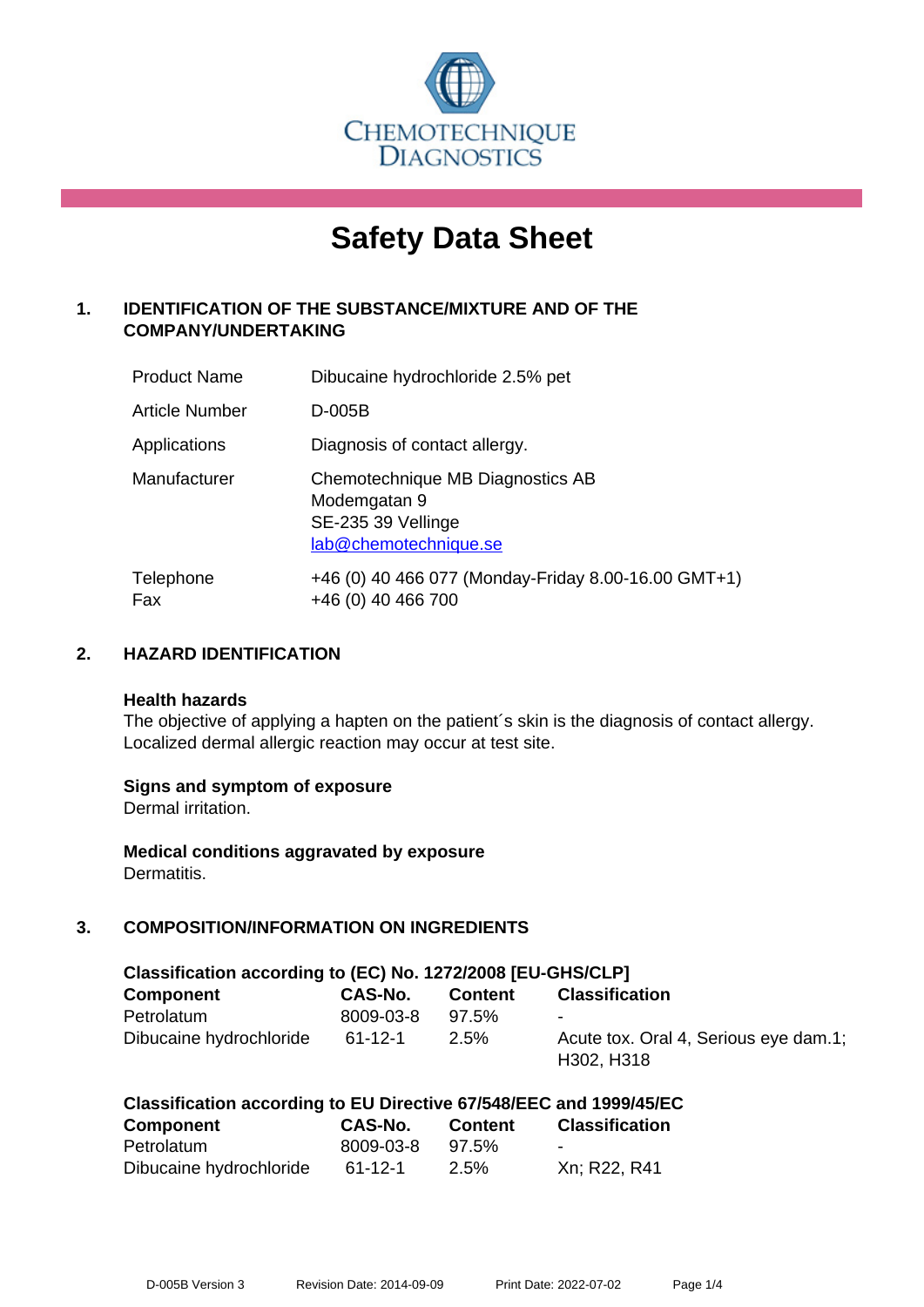## **4. FIRST AID MEASURES**

## **Emergency and first aid procedures**

Obtain medical attention.

# **5. FIRE-FIGHTING MEASURES\***

#### **Suitable extinguish media**

CO2, powder or water spray. Fight larger fires with water spray or alcohol resistant foam.

# **For safety reasons unsuitable extinguishing agents**

Water with full jet.

## **Special protective equipment for fire-fighters**

Wear self-contained respiratory protective device. Wear fully protective suit.

\*Data is shown for petrolatum only

## **6. ACCIDENTAL RELEASES MEASURES**

**Steps to be taken if material is released or spilled** Contain and place in a closed container.

# **7. HANDLING AND STORAGE**

**Precautions to be taken in handling and storage** Store dark at 5-8°C. Avoid extended exposure to light. FOR EXTERNAL USE ONLY.

# **8. EXPOSURE CONTROLS/PERSONAL PROTECTION**

**Respiratory protection** Not required.

**Ventilation** Local exhaust.

**Protective gloves** Disposal gloves.

#### **Eye protection** Not required with normal use.

## **Work/Hygienic practices**

Wash hands after each use.

## **9. PHYSICAL AND CHEMICAL PROPERTIES**

Odour **Odourless** 

Appearance Ivory White Semi-solid

Melting point\* 50-55° C Flash point\*  $>100^{\circ}$ C

Boiling point\* No data available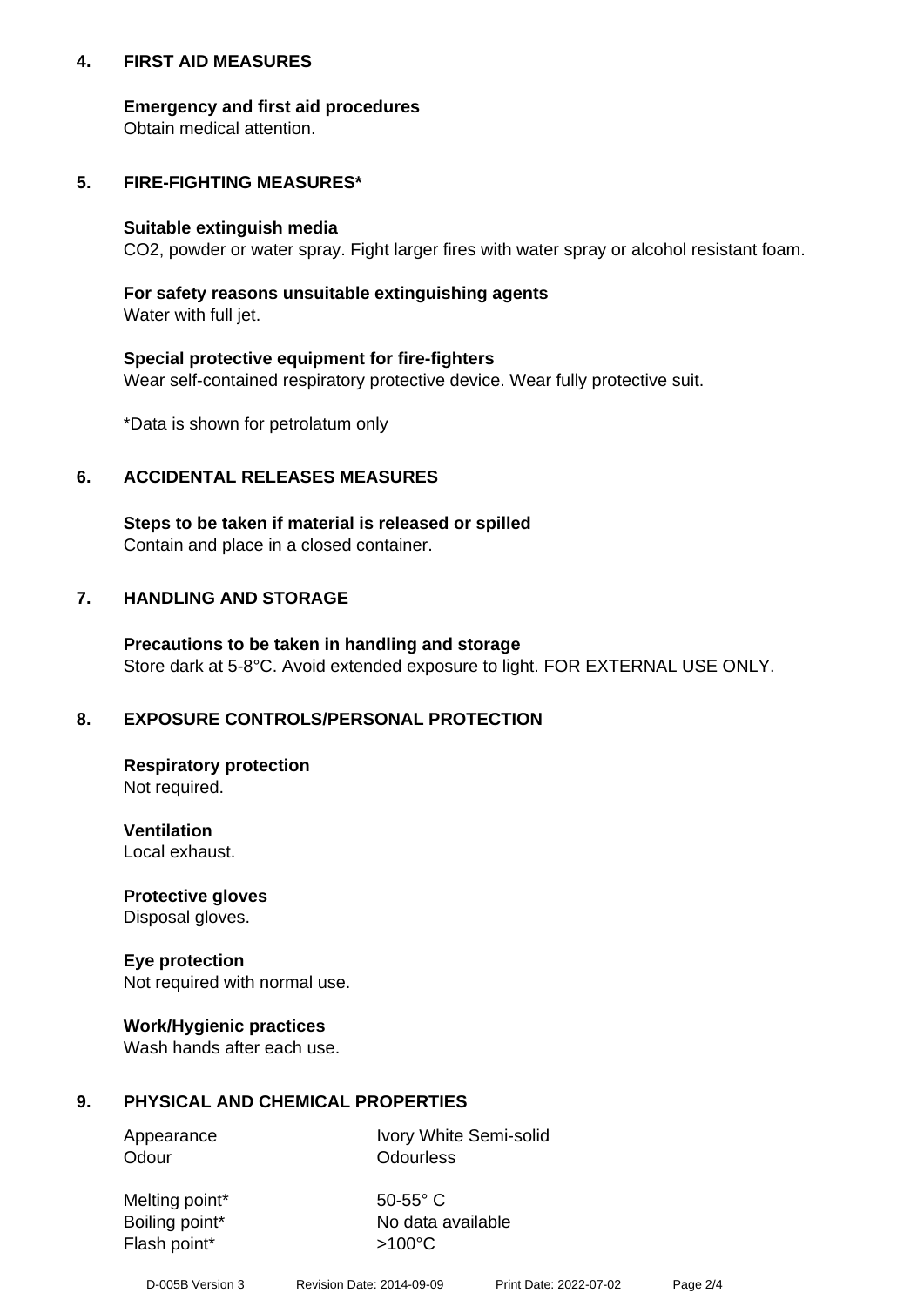Density\* No data available. Solubility in/Miscibility with Water\*

Self ignition\* Product does not self ignite. Danger of explosion\* Product does not present an explosion hazard. Insoluble

\*Data is shown for petrolatum only

# **10. STABILITY AND REACTIVITY**

#### **Incompability**

May react with strong oxidizing agents.

#### **Stability**

Stable at recommended storage conditions.

#### **Hazardous byproducts**

Combustion may generate CO, CO2 and other oxides.

**Hazardous polymerization**

Will not occur.

## **11. TOXICOLOGICAL INFORMATION**

No data available.

## **12. ECOLOGICAL INFORMATION**

No data available.

## **13. DISPOSAL CONSIDERATIONS**

#### **Waste disposal method**

Comply with federal, state/provincial and local regulation.

#### **14. TRANSPORT INFORMATION**

Not dangerous goods.

## **15. REGULATORY INFORMATION**

The classification is according to the latest editions of the EU lists, and extended by company and literature data.

#### **16. OTHER INFORMATION**

#### **Text of H-statements and R-phrases mentioned in Section 3**

| Acute tox. Oral 4  |                           | Acute toxicity, Oral (Category 4) |          |
|--------------------|---------------------------|-----------------------------------|----------|
| Serious eye dam. 1 |                           | Serious eye damage (Category 1)   |          |
| H302               |                           | Harmful if swallowed              |          |
| H318               |                           | Causes serious eye damage         |          |
| D-005B Version 3   | Revision Date: 2014-09-09 | Print Date: 2022-07-02            | Page 3/4 |